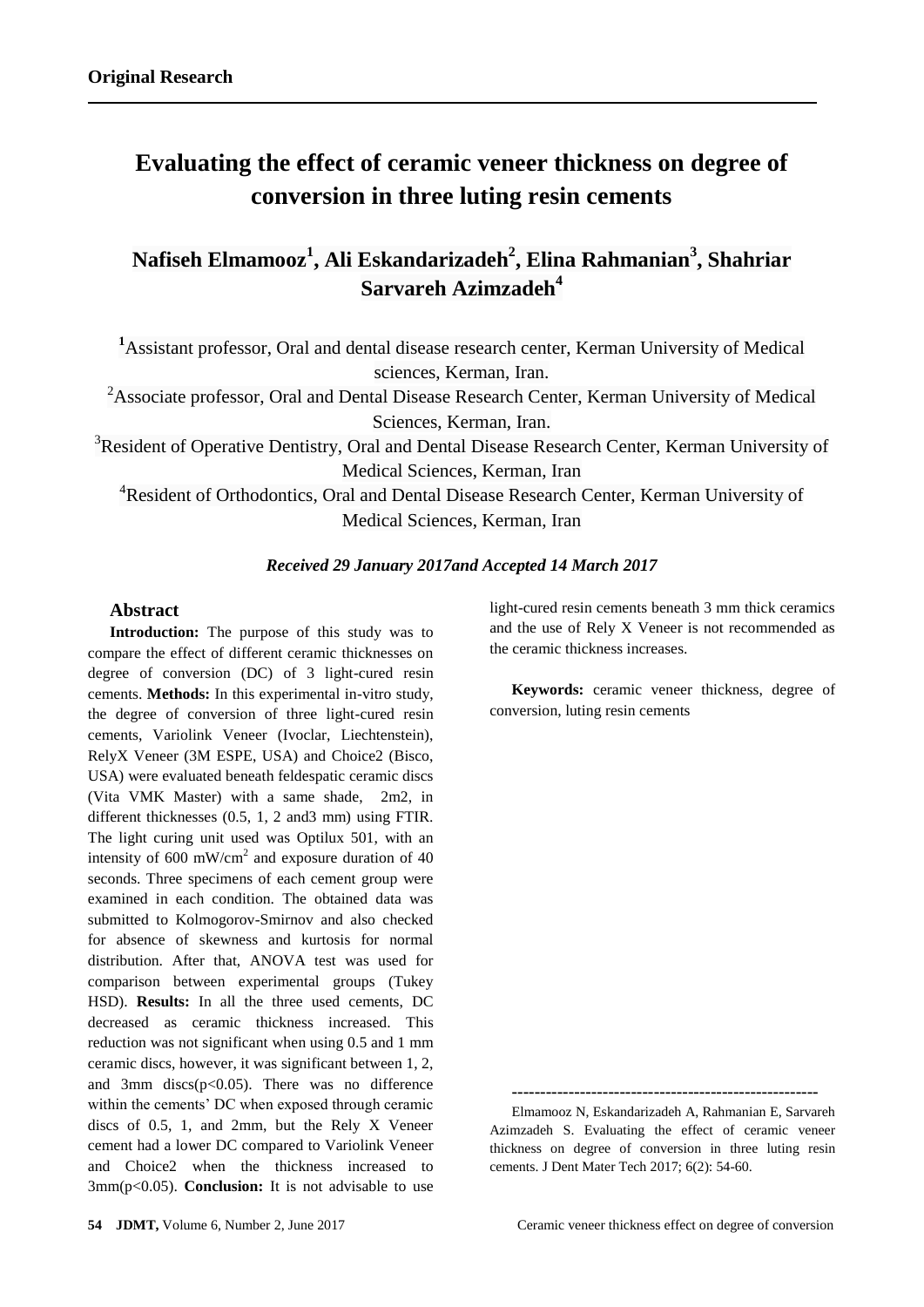## **Introduction**

Modern restorative dentistry has provided many advanced techniques to restore function and aesthetics with minimum damage to tooth structures. One of the techniques which has attracted considerable attention during the last decades is ceramic veneer [\(1\)](file:///C:/Users/fouladif1/AppData/Local/Temp/Evaluating%20the%20effect%20of%20Ceramic%20veneer%20thickness%20on%20Degree%20of%20conversion%20in%20three%20luting%20resin%20cements%20rewised.docx%23_ENREF_1). These veneers provide an opportunity for the clinician to minimize the harm to the teeth for preparation procedures [\(2\)](file:///C:/Users/fouladif1/AppData/Local/Temp/Evaluating%20the%20effect%20of%20Ceramic%20veneer%20thickness%20on%20Degree%20of%20conversion%20in%20three%20luting%20resin%20cements%20rewised.docx%23_ENREF_2). Ceramic veneers are used in aesthetic areas of oral cavity and have many advantages over the traditional ceramic crowns which lead to a significant reduction in tooth structure loss and further physical strength of the teeth due to less extensive preparation needed for the traditional crowns [\(2-4\)](file:///C:/Users/fouladif1/AppData/Local/Temp/Evaluating%20the%20effect%20of%20Ceramic%20veneer%20thickness%20on%20Degree%20of%20conversion%20in%20three%20luting%20resin%20cements%20rewised.docx%23_ENREF_2). One of the most important considerations for ceramic veneers is the type of bonding system used to bond the veneer with tooth structure [\(5,](file:///C:/Users/fouladif1/AppData/Local/Temp/Evaluating%20the%20effect%20of%20Ceramic%20veneer%20thickness%20on%20Degree%20of%20conversion%20in%20three%20luting%20resin%20cements%20rewised.docx%23_ENREF_5) [6\)](file:///C:/Users/fouladif1/AppData/Local/Temp/Evaluating%20the%20effect%20of%20Ceramic%20veneer%20thickness%20on%20Degree%20of%20conversion%20in%20three%20luting%20resin%20cements%20rewised.docx%23_ENREF_6). Many studies have been done to fabricate bonding systems to provide appropriate physical properties for the veneers [\(7-9\)](file:///C:/Users/fouladif1/AppData/Local/Temp/Evaluating%20the%20effect%20of%20Ceramic%20veneer%20thickness%20on%20Degree%20of%20conversion%20in%20three%20luting%20resin%20cements%20rewised.docx%23_ENREF_7). Luting agents are widely used as the bonding system for ceramic veneers. Resin composites are used as a luting agent in ceramic veneers because of their physical properties [\(10\)](file:///C:/Users/fouladif1/AppData/Local/Temp/Evaluating%20the%20effect%20of%20Ceramic%20veneer%20thickness%20on%20Degree%20of%20conversion%20in%20three%20luting%20resin%20cements%20rewised.docx%23_ENREF_10). Both chemical and light cured resin composites have been successfully used in veneer systems and different clinical outcomes have been reported for each resin luting agent [\(4,](file:///C:/Users/fouladif1/AppData/Local/Temp/Evaluating%20the%20effect%20of%20Ceramic%20veneer%20thickness%20on%20Degree%20of%20conversion%20in%20three%20luting%20resin%20cements%20rewised.docx%23_ENREF_4) [11\)](file:///C:/Users/fouladif1/AppData/Local/Temp/Evaluating%20the%20effect%20of%20Ceramic%20veneer%20thickness%20on%20Degree%20of%20conversion%20in%20three%20luting%20resin%20cements%20rewised.docx%23_ENREF_11). It is proposed that the majority of ceramic veneer failures are due to inappropriate cements. Thus, finding the most suitable luting agent with best clinical properties is of great importance in ceramic veneer restorations [\(12,](file:///C:/Users/fouladif1/AppData/Local/Temp/Evaluating%20the%20effect%20of%20Ceramic%20veneer%20thickness%20on%20Degree%20of%20conversion%20in%20three%20luting%20resin%20cements%20rewised.docx%23_ENREF_12) [13\)](file:///C:/Users/fouladif1/AppData/Local/Temp/Evaluating%20the%20effect%20of%20Ceramic%20veneer%20thickness%20on%20Degree%20of%20conversion%20in%20three%20luting%20resin%20cements%20rewised.docx%23_ENREF_13). Light-cured resin cements are preferred over chemically cured agents due to the lower working/finishing time and a more stable color in-vivo. But the major obstacle in light cured resins is the problems of light conductance in ceramics [\(2](file:///C:/Users/fouladif1/AppData/Local/Temp/Evaluating%20the%20effect%20of%20Ceramic%20veneer%20thickness%20on%20Degree%20of%20conversion%20in%20three%20luting%20resin%20cements%20rewised.docx%23_ENREF_2)[,8,](file:///C:/Users/fouladif1/AppData/Local/Temp/Evaluating%20the%20effect%20of%20Ceramic%20veneer%20thickness%20on%20Degree%20of%20conversion%20in%20three%20luting%20resin%20cements%20rewised.docx%23_ENREF_8) [14-16\)](file:///C:/Users/fouladif1/AppData/Local/Temp/Evaluating%20the%20effect%20of%20Ceramic%20veneer%20thickness%20on%20Degree%20of%20conversion%20in%20three%20luting%20resin%20cements%20rewised.docx%23_ENREF_14). It is well established that ceramic veneers attenuate light beams necessary for light cure polymerization and this limits the use of light cured resins for ceramic veneers [\(17\)](file:///C:/Users/fouladif1/AppData/Local/Temp/Evaluating%20the%20effect%20of%20Ceramic%20veneer%20thickness%20on%20Degree%20of%20conversion%20in%20three%20luting%20resin%20cements%20rewised.docx%23_ENREF_17).

Since there are controversies over the use of light cured resins in ceramic veneers, this study was conducted to evaluate the effect of veneer thickness on the degree of conversion in three resin cements widely used in ceramic veneers. The findings of this study provided evidence for the use of light cured resins in ceramic veneers and informs the clinicians regarding the most appropriate light-cured resin cements for ceramic veneer adhesion.

### **Methods and materials**

This study was approved by Deputy of Research, Kerman University of Medical Sciences; the grant was provided by the Research Centre for Oral and Dental Diseases (Code: 63).

In this in-vitro study, three resin composite luting agents available in Iran's market were evaluated: Varilink Veneer (Ivoclar Vivadent, Germany), Rely X Veneer (3M ESPE, USA) and Choice 2 (Bisco, USA). The rationale for using these three resin cements in the current study was their different composition and filler sizes and their availability in Iran's market.

Feldespatic ceramic discs (7mm diameter) were fabricated in four different thicknesses: 0.5, 1, 2 and 3mm. Ceramic discs were randomly allocated to different resin cement groups (N=3 for each group) and degree of conversion was evaluated in each luting agent group categorized by the thickness of ceramic veneer.

Each resin cement was placed on a thin polyester strip (Dentsply, Brazil; 0.05mm thickness) and then another thin polyester strip was placed on the uncured resin. All the samples were placed under a pressure of 10kg for 15 seconds to achieve a thin layer of resin cement (100-150 µm). Uncured cements were placed on a black paper to minimize light interferences from other sources. Ceramic veneers with different thicknesses were placed on the uncured resin. A light cure device (Optilux 501, Kerr, USA) was used to emit light on the samples through ceramic veneers (600  $mW^2/cm^2$  for 40 seconds) [\(17\)](file:///C:/Users/fouladif1/AppData/Local/Temp/Evaluating%20the%20effect%20of%20Ceramic%20veneer%20thickness%20on%20Degree%20of%20conversion%20in%20three%20luting%20resin%20cements%20rewised.docx%23_ENREF_17).

To evaluate the degree of conversion, an infrared spectrometer (Equinox 55, FTIR, Burker, Germany) was used. This device uses a Fourier Transformation Infrared Spectroscopy (FTIR) method to assess the presence of carbon C=C bands before and after curing as an indicator of the degree of conversion. Infrared absorption value was read at 1638 cm and OPUS software (Bruker, Germany) was used to measure the degree of conversion for each three luting agents at different thicknesses of ceramic veneers. The absorption peak of 1608 cm-1 was also determined as internal standard [\(18\)](file:///C:/Users/fouladif1/AppData/Local/Temp/Evaluating%20the%20effect%20of%20Ceramic%20veneer%20thickness%20on%20Degree%20of%20conversion%20in%20three%20luting%20resin%20cements%20rewised.docx%23_ENREF_18). To reduce any measuring errors each specimen was evaluated three times and the device was also calibrated for each time.

Three specimens of each cement in 4 different thicknesses were measured with a total specimen number of 36 (3 cements  $\times$  4 thicknesses  $\times$  3 specimen of each cement). Also each cement was evaluated before and after curing, leading to a total number of 72 FTIR test results.

Data was analyzed using SPSS v.16 (IBM, USA). The obtained data was submitted to Kolmogorov-Smirnov test and also checked for absence of skewness and kurtosis for normal distribution (data was normally distributed, P-value>0.05). Then ANOVA followed by Tukey's post-hoc test was used to compare the degree of conversion among the three luting agents.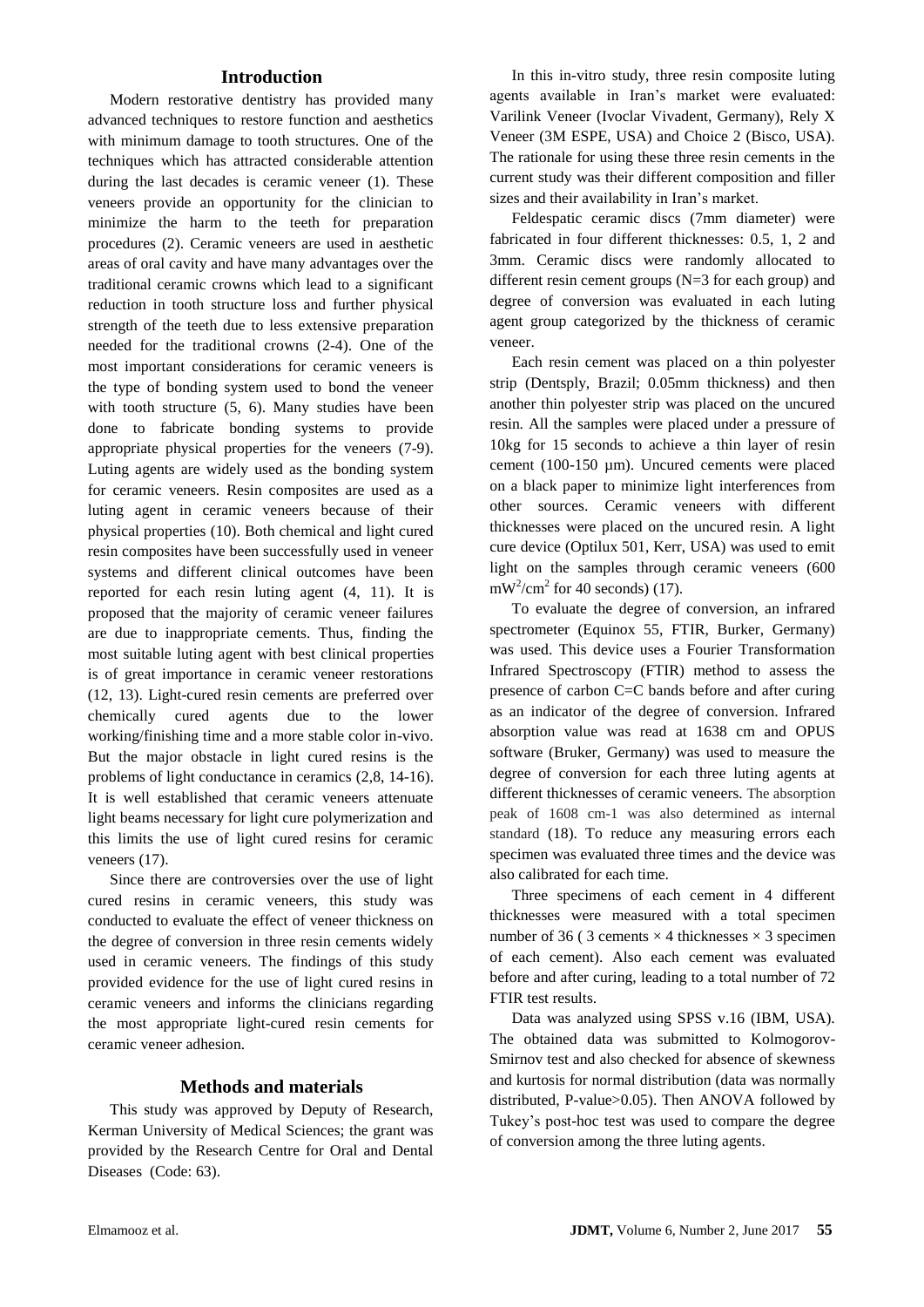### **Results**

Increase in ceramic veneer thickness led to a reduction in degree of conversion in all three resin cements. Maximum degree of conversion (DC) was observed in Variolink Veneer in 0.5mm ceramic thickness and minimum DC was measured in Rely X Veneer at 3mm thickness of ceramic veneer. DC of the three studied resin cements were compared with each other at four different thicknesses. There was a significant difference in DC of Rely X Veneer at 3mm as compared to Variolink Veneer® and Choice 2® (p<0.01, ANOVA followed by Tukey's post-hoc test) (Figure 1).

To evaluate the effect of ceramic veneer thickness on the DC in different resin cements, pair-wise comparison was made among DC measured at different thicknesses of ceramic veneer for each resin cement (Table 1, 2 and 3).

For the Variolink Veneer resin cement, maximum DC was observed at 0.5mm and minimum DC was observed at 3mm. there was a significant difference in DC among different thicknesses of ceramic veneers. DC at 0.5mm was not significantly different, about 1mm, but the difference between 0.5mm versus 2 and 3mm thicknesses was statistically significant. There was also a significant difference between 1mm versus 2 and 3mm thicknesses (Table 1).

Tables 2 and 3 demonstrate DC percentage for Rely X Veneer and Choice 2® resin cements, respectively. As is obvious in the tables, increase in ceramic veneer thickness led to a significant reduction in DC of both resin cements which was significantly different at some thicknesses (Table 2 and 3).



**Figure 1.** Degree of Conversion (DOC) percentage for three luting agents at different thicknesses of ceramic veneer is presented. As expected, DOC was decreased with the increase in ceramic veneer thickness. Maximum DOC was measured in Variolink Veneer ® at 0.5mm and minimum DOC was measured in Rely X Veneer ® at 3mm thickness of ceramic veneer.

 $*$  p<0.01 as compared to the other two resin cements at 3mm thickness.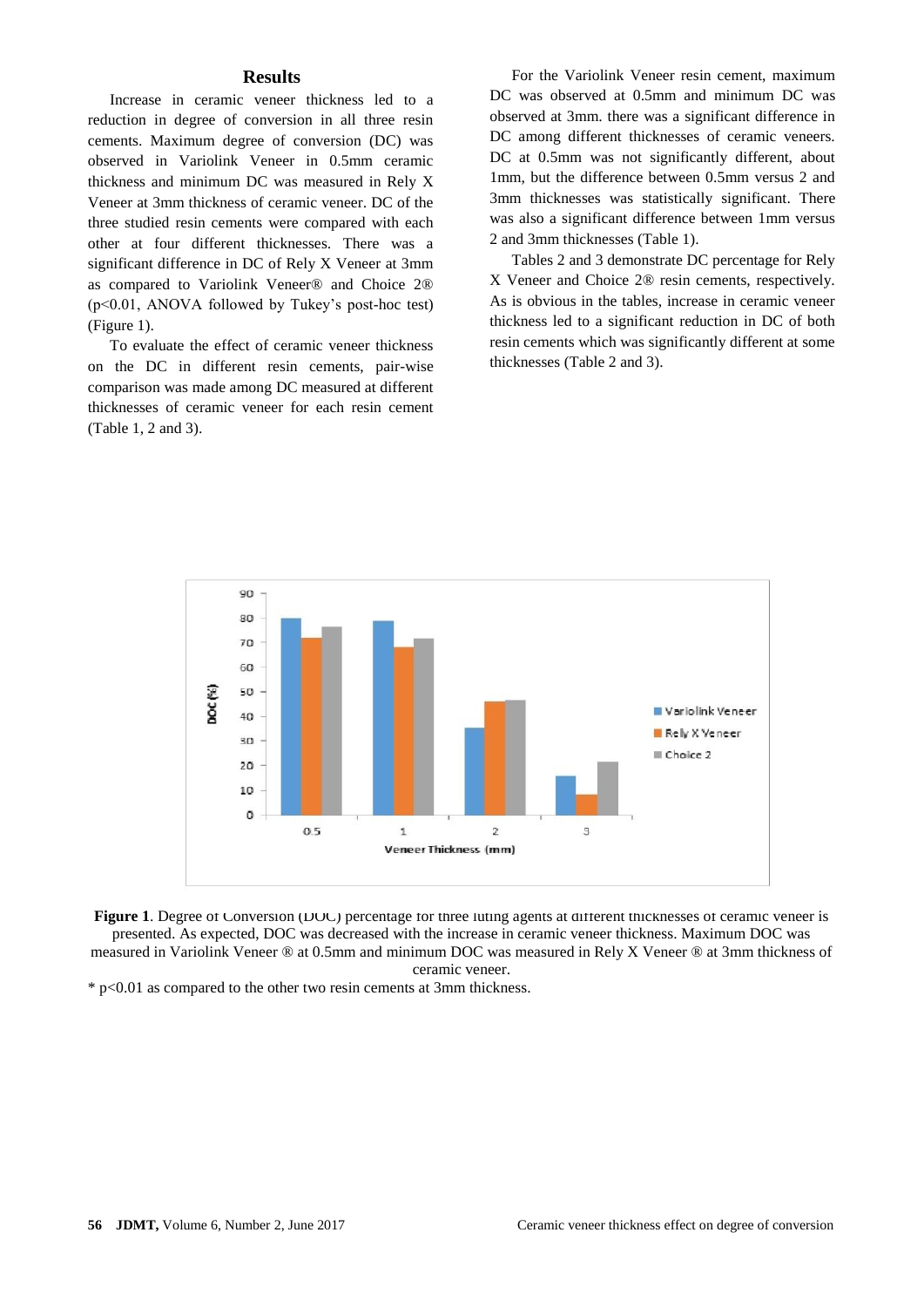**Table 1**. Degree of conversion (DOC) measured for Variolink Veneer at different thicknesses of ceramic veneer. Pairwise comparison revealed a significant difference of DOC at different thicknesses of ceramic veneer (One-way ANOVA followed by Tukey's post-hoc test).

| Thickness of veneer (pair-wise comparison) | <b>DOC</b> $(\%) \pm S.D.$ | p-value |
|--------------------------------------------|----------------------------|---------|
| $0.5$ vs.                                  | $80.11 \pm 3.7$            | 0.758   |
| 1 <sub>mm</sub>                            | $78.7 \pm 5.6$             |         |
| $0.5$ vs.                                  | $80.11 \pm 3.7$            | 0.0001  |
| 2mm                                        | $35.4 \pm 6.06$            |         |
| $0.5$ vs.                                  | $80.11 \pm 3.7$            | 0.0001  |
| 3mm                                        | $16.02 \pm 1.98$           |         |
| $1 \text{ vs.}$                            | $78.7 \pm 5.6$             | 0.0001  |
| 2mm                                        | $35.4 \pm 6.06$            |         |
| $1 \text{ vs.}$                            | $78.7 \pm 5.6$             | 0.0001  |
| 3mm                                        | $16.02 \pm 1.98$           |         |
| $2$ vs.                                    | $35.4 \pm 6.06$            | 0.0001  |
| 3mm                                        | $16.02 \pm 1.98$           |         |

**Table 2**. Degree of conversion in Rely X Veneer resin cement. Ceramic veneer thickness increase led to a decreased DOC in this resin cement.

| Thickness of veneer (pair-wise comparison) | <b>DOC</b> $(\%) \pm S.D.$ | p-value |
|--------------------------------------------|----------------------------|---------|
| $0.5$ vs.                                  | $72.15 \pm 4.62$           | 0.475   |
| 1 <sub>mm</sub>                            | $68.08 \pm 5.44$           |         |
| $0.5$ vs.                                  | $72.15 \pm 4.62$           | 0.0001  |
| 2mm                                        | $46.2 \pm 5.68$            |         |
| $0.5$ vs.                                  | $72.15 \pm 4.62$           | 0.0001  |
| 3mm                                        | $8.35 \pm 4.01$            |         |
| 1 vs.                                      | $68.08 \pm 5.44$           | 0.0001  |
| 2mm                                        | $46.2 \pm 5.68$            |         |
| $1 \text{ vs.}$                            | $68.08 \pm 5.44$           | 0.0001  |
| 3mm                                        | $8.35 \pm 4.01$            |         |
| 2 vs.                                      | $46.2 \pm 5.68$            | 0.0001  |
| 3mm                                        | $8.35 \pm 4.01$            |         |

| Table3. Degree of conversion (DOC) for Choice 2® resin cement. Pair-wise comparison among different thicknesses is |
|--------------------------------------------------------------------------------------------------------------------|
| also provided.                                                                                                     |

| Thickness of veneer (pair-wise comparison) | <b>DOC</b> $(\%) \pm S.D.$ | p-value |
|--------------------------------------------|----------------------------|---------|
| $0.5$ vs.                                  | $76.65 \pm 3.62$           | 0.193   |
| 1mm                                        | $71.93 \pm 3.84$           |         |
| $0.5$ vs.                                  | $76.65 \pm 3.62$           | 0.0001  |
| 2mm                                        | $46.62 \pm 5.25$           |         |
| $0.5$ vs.                                  | $76.65 \pm 3.62$           | 0.0001  |
| 3mm                                        | $21.38 \pm 3.26$           |         |
| $1$ vs.                                    | $71.93 \pm 3.84$           | 0.0001  |
| 2mm                                        | $46.62 \pm 5.25$           |         |
| $1 \text{ vs.}$                            | $71.93 \pm 3.84$           | 0.0001  |
| 3mm                                        | $21.38 \pm 3.26$           |         |
| 2 vs.                                      | $46.62 \pm 5.25$           | 0.0001  |
| 3mm                                        | $21.38 \pm 3.26$           |         |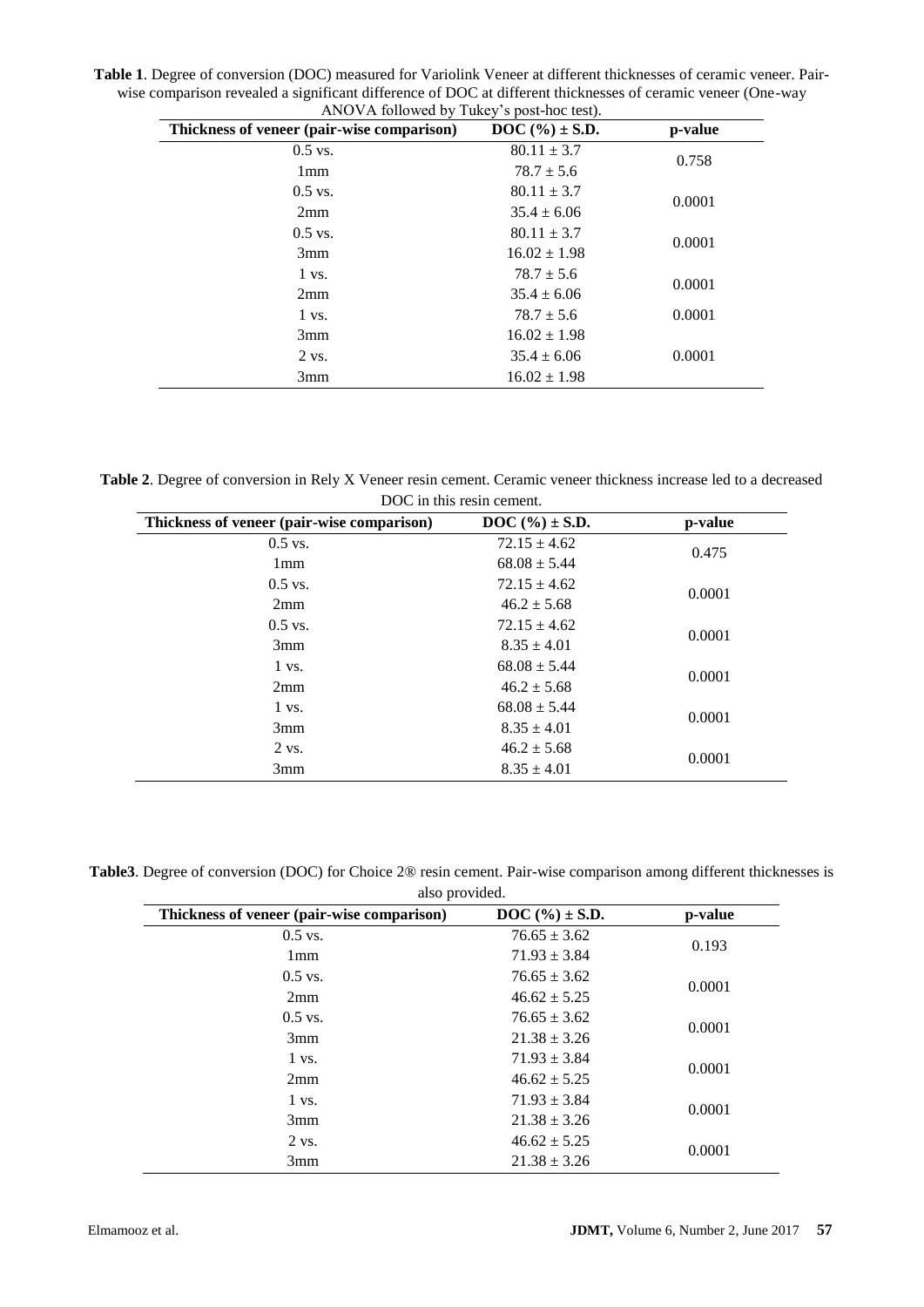### **Discussion**

Clinical success of ceramic resins is dependent upon different factors. One of the most important factors which determines the strength of veneer adherence to the tooth structure is the type of cement used for bonding it[\(8\)](file:///C:/Users/fouladif1/AppData/Local/Temp/Evaluating%20the%20effect%20of%20Ceramic%20veneer%20thickness%20on%20Degree%20of%20conversion%20in%20three%20luting%20resin%20cements%20rewised.docx%23_ENREF_8). Two types of resin cements are used in ceramic veneers, chemical versus light-cured resins [\(19\)](file:///C:/Users/fouladif1/AppData/Local/Temp/Evaluating%20the%20effect%20of%20Ceramic%20veneer%20thickness%20on%20Degree%20of%20conversion%20in%20three%20luting%20resin%20cements%20rewised.docx%23_ENREF_19). While the latter has advantages such as a reduced clinical and working time, light conductance through ceramic veneer limits the use of light-cured resins in veneers. This study was performed to evaluate the effect of ceramic veneer thickness on degree of conversion in three brands of resin cements with different physiochemical properties. Results of the study revealed that DC of all three studied resin cements decreased with increase in ceramic veneer thickness which is expected to be so. Furthermore, DC of Rely X Veneer at 3mm was significantly lower than the other two resin cements. According to these findings, use of light-cured resin cements in ceramic veneers with more than 3mm thickness is not recommended; also, Rely X Veneer® resin cement is not advised in ceramic veneer restorations.

It is well-established that physical properties of resin cements is strongly dependent upon the preparation of resin cements and its composition, filler size and percentage and resin type [\(20\)](file:///C:/Users/fouladif1/AppData/Local/Temp/Evaluating%20the%20effect%20of%20Ceramic%20veneer%20thickness%20on%20Degree%20of%20conversion%20in%20three%20luting%20resin%20cements%20rewised.docx%23_ENREF_20). Resin cement polymerization is initiated either chemically or by emission of a specific light [\(21\)](file:///C:/Users/fouladif1/AppData/Local/Temp/Evaluating%20the%20effect%20of%20Ceramic%20veneer%20thickness%20on%20Degree%20of%20conversion%20in%20three%20luting%20resin%20cements%20rewised.docx%23_ENREF_21). Similar to the restorative resin composites, polymerization of resin cements is not complete even in ideal clinical settings and this significantly affects the mechanical properties of resin cements [\(22\)](file:///C:/Users/fouladif1/AppData/Local/Temp/Evaluating%20the%20effect%20of%20Ceramic%20veneer%20thickness%20on%20Degree%20of%20conversion%20in%20three%20luting%20resin%20cements%20rewised.docx%23_ENREF_22). Blackman et al. (1990) evaluated the DC of dual-cure resin cements applied under ceramic inlays. They demonstrated that polymerization ratio of dual cure resin cements is acceptable in ceramic inlay thicknesses up to 3mm which is consistent with the findings of the current study [\(23\)](file:///C:/Users/fouladif1/AppData/Local/Temp/Evaluating%20the%20effect%20of%20Ceramic%20veneer%20thickness%20on%20Degree%20of%20conversion%20in%20three%20luting%20resin%20cements%20rewised.docx%23_ENREF_23). Incomplete polymerization is one of the most important causes of failure of resin cement in clinical settings, thus it is necessary to optimize DC to enhance the physical properties of resin cements [\(24,](file:///C:/Users/fouladif1/AppData/Local/Temp/Evaluating%20the%20effect%20of%20Ceramic%20veneer%20thickness%20on%20Degree%20of%20conversion%20in%20three%20luting%20resin%20cements%20rewised.docx%23_ENREF_24) [25\)](file:///C:/Users/fouladif1/AppData/Local/Temp/Evaluating%20the%20effect%20of%20Ceramic%20veneer%20thickness%20on%20Degree%20of%20conversion%20in%20three%20luting%20resin%20cements%20rewised.docx%23_ENREF_25).

In a study by Imazato et al. (2001), they evaluated the DC of different composites with different fillers using FTIR technique. Furthermore, addition of TEGDMA to the resin matrix increases the DC through facilitation of monomer movement in the resin matrix. In the current study, three different resin cements with different monomers and fillers were evaluated. One of the reasons for differences observed in the current study could be the different composition of these resin cements and different monomers such as TEGDMA, BISDMA and UDMA [\(18\)](file:///C:/Users/fouladif1/AppData/Local/Temp/Evaluating%20the%20effect%20of%20Ceramic%20veneer%20thickness%20on%20Degree%20of%20conversion%20in%20three%20luting%20resin%20cements%20rewised.docx%23_ENREF_18).

A light cure device with high power was used in the current study (600 mW/cm<sup>2</sup>). This high level of energy provided an opportunity for optimum initiation of polymerization process in the light cured resin cements. Hooshmand et al. (2009) compared the efficacy of LED versus halogen light cure devices in polymerization of resin cements through ceramic veneers. They demonstrated that halogen light cure devices led to better polymerization in comparison to LED light cure devices [\(26\)](file:///C:/Users/fouladif1/AppData/Local/Temp/Evaluating%20the%20effect%20of%20Ceramic%20veneer%20thickness%20on%20Degree%20of%20conversion%20in%20three%20luting%20resin%20cements%20rewised.docx%23_ENREF_26).

Peumans et al. (2000) demonstrated that emission of light through ceramic veneers is associated with a 40 to 50% reduction in light intensity. They also concluded that ceramic thickness is more important in reduction of light intensity passed through the veneer than color and opacity of the ceramic. Furthermore, Linden et al. (1991) showed that the opacity of a ceramic veneer affects light intensity in more than 0.7mm thicknesses. These two studies recommended the use of dual cure resin cement in ceramic veneers with more than 0.7mm thicknesses. Results of the current study confirm their findings and it is suggested that light cure resin cements be used in ceramic veneers with less than 0.7mm thicknesses [\(27,](file:///C:/Users/fouladif1/AppData/Local/Temp/Evaluating%20the%20effect%20of%20Ceramic%20veneer%20thickness%20on%20Degree%20of%20conversion%20in%20three%20luting%20resin%20cements%20rewised.docx%23_ENREF_27) [28\)](file:///C:/Users/fouladif1/AppData/Local/Temp/Evaluating%20the%20effect%20of%20Ceramic%20veneer%20thickness%20on%20Degree%20of%20conversion%20in%20three%20luting%20resin%20cements%20rewised.docx%23_ENREF_28).

In another study by Meng et al. (2006), they showed that light intensity is reduced from 800 to 160  $mW/cm<sup>2</sup>$  when emitted through ceramic veneers with more than 2mm thicknesses [\(29\)](file:///C:/Users/fouladif1/AppData/Local/Temp/Evaluating%20the%20effect%20of%20Ceramic%20veneer%20thickness%20on%20Degree%20of%20conversion%20in%20three%20luting%20resin%20cements%20rewised.docx%23_ENREF_29) . This is consistent with the findings of the current study that DC was significantly lower in 2 and 3mm as compared to 0.5 and 1mm thicknesses of ceramic veneers. El-Mowafy et al.(1999) also demonstrated that ceramic thicknesses of more than 2mm significantly reduced polymerization in resin cements which is again confirmed in the current study [\(30\)](file:///C:/Users/fouladif1/AppData/Local/Temp/Evaluating%20the%20effect%20of%20Ceramic%20veneer%20thickness%20on%20Degree%20of%20conversion%20in%20three%20luting%20resin%20cements%20rewised.docx%23_ENREF_30).

#### **Conclusion**

As a conclusion, light-cured resin cements could be used in ceramic veneers with thicknesses of less than 1mm with proper degree of conversion.

Key words: ceramic veneer thickness, degree of conversion, luting resin cements

Conflict of interest:

The authors declare no conflict of interest. This study was conducted using a research grant from Deputy of Research, Kerman University of Mmedical Sciences.

#### **References**

1. Gresnigt M, Kalk W, Ozcan M. Randomized clinical trial of indirect resin composite and ceramic veneers: up to 3-year follow-up. J Adhes Dent. 2013;15(2):181-90.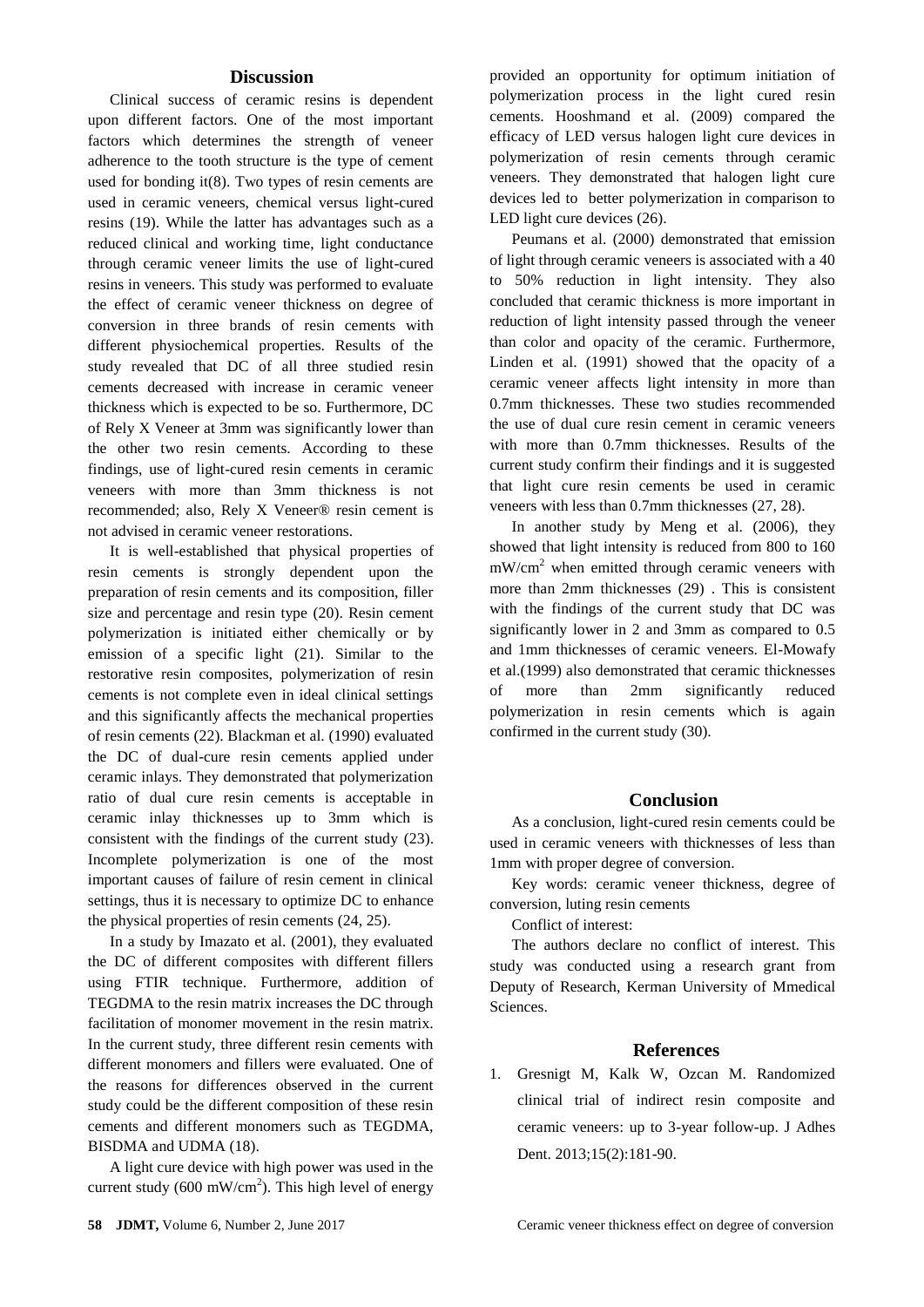- 2. Machado D. Esthetic rehabilitation with laminated ceramic veneers reinforced by lithium disilicate. Quintessence Int. 2014;45:129-33.
- 3. Dozic A, Tsagkari M, Khashayar G, Aboushelib M. Color management of porcelain veneers: influence of dentin and resin cement colors. Quintessence International. 2010;41(7).
- 4. Gresnigt MM, Kalk W, Özcan M. Clinical longevity of ceramic laminate veneers bonded to teeth with and without existing composite restorations up to 40 months. Clinical oral investigations. 2013;17(3):823-32.
- 5. Ibarra G, Johnson GH, Geurtsen W, Vargas MA. Microleakage of porcelain veneer restorations bonded to enamel and dentin with a new selfadhesive resin-based dental cement. Dental Materials. 2007;23(2):218-25.
- 6. Isgró G, Addison O, Fleming G. The deformation and strength of a dental ceramic following resincement coating. Journal of dentistry. 2011;39(2):122-7.
- 7. Addison O, Marquis P, Fleming G. Quantifying the strength of a resin-coated dental ceramic. Journal of dental research. 2008;87(6):542-7.
- 8. Calamita MA. Clinical performance of porcelain laminate veneers: outcomes of the aesthetic preevaluative temporary (APT) technique. 2012.
- 9. Calamita MA, Coachman C, Morimoto CS. Influence of enamel preservation on failure rates of porcelain laminate veneers. Int J Periodontics Restorative Dent. 2013;33:31-9.
- 10. Chadwick R, McCabe J, Carrick T. Rheological properties of veneer trial pastes relevant to clinical success. British dental journal. 2008;204(6):E11- E.
- 11. Kilinc E, Antonson SA, Hardigan PC, Kesercioglu A. Resin cement color stability and its influence on the final shade of all-ceramics. Journal of dentistry. 2011;39:e30-e6.
- 12. Addison O, Marquis P, Fleming G. Resin elasticity and the strengthening of all-ceramic restorations. Journal of dental research. 2007;86(6):519-23.
- 13. Bagheri R, Mese A, Burrow MF, Tyas MJ. Comparison of the effect of storage media on shear punch strength of resin luting cements. Journal of dentistry. 2010;38(10):820-7.
- 14. Archegas LRP, Freire A, Vieira S, de Menezes Caldas DB, Souza EM. Colour stability and opacity of resin cements and flowable composites for ceramic veneer luting after accelerated ageing. Journal of dentistry. 2011;39(11):804-10.
- 15. Ghavam M, Amani-Tehran M, Saffarpour M. Effect of accelerated aging on the color and opacity of resin cements. Operative dentistry. 2010;35(6):605-9.
- 16. Öztürk E, Bolay Ş, Hickel R, Ilie N. Shear bond strength of porcelain laminate veneers to enamel, dentine and enamel–dentine complex bonded with different adhesive luting systems. Journal of dentistry. 2013;41(2):97-105.
- 17. Soares C, Silva N, Fonseca R. Influence of the feldspathic ceramic thickness and shade on the microhardness of dual resin cement. Operative dentistry. 2006;31(3):384-9.
- 18. Imazato S, McCabe J, Tarumi H, Ehara A, Ebisu S. Degree of conversion of composites measured by DTA and FTIR. Dental Materials. 2001;17(2):178-183.
- 19. FERRACANE JL, Stansbury J, BURKE FJT. Self‐ adhesive resin cements–chemistry, properties and clinical considerations. Journal of oral rehabilitation. 2011;38(4):295-314.
- 20. Pazin MC, Moraes RR, Gonçalves LS, Borges GA, Sinhoreti MA, Correr-Sobrinho L. Effects of ceramic thickness and curing unit on light transmission through leucite-reinforced material and polymerization of dual-cured luting agent. Journal of oral science. 2008;50(2):131-136.
- 21. Rasetto FH, Driscoll CF, Fraunhofer JA. Effect of light source and time on the polymerization of resin cement through ceramic veneers. Journal of Prosthodontics. 2001;10(3):133-9.
- 22. Caughman WF, Chan DC, Rueggeberg FA. Curing potential of dual-polymerizable resin cements in